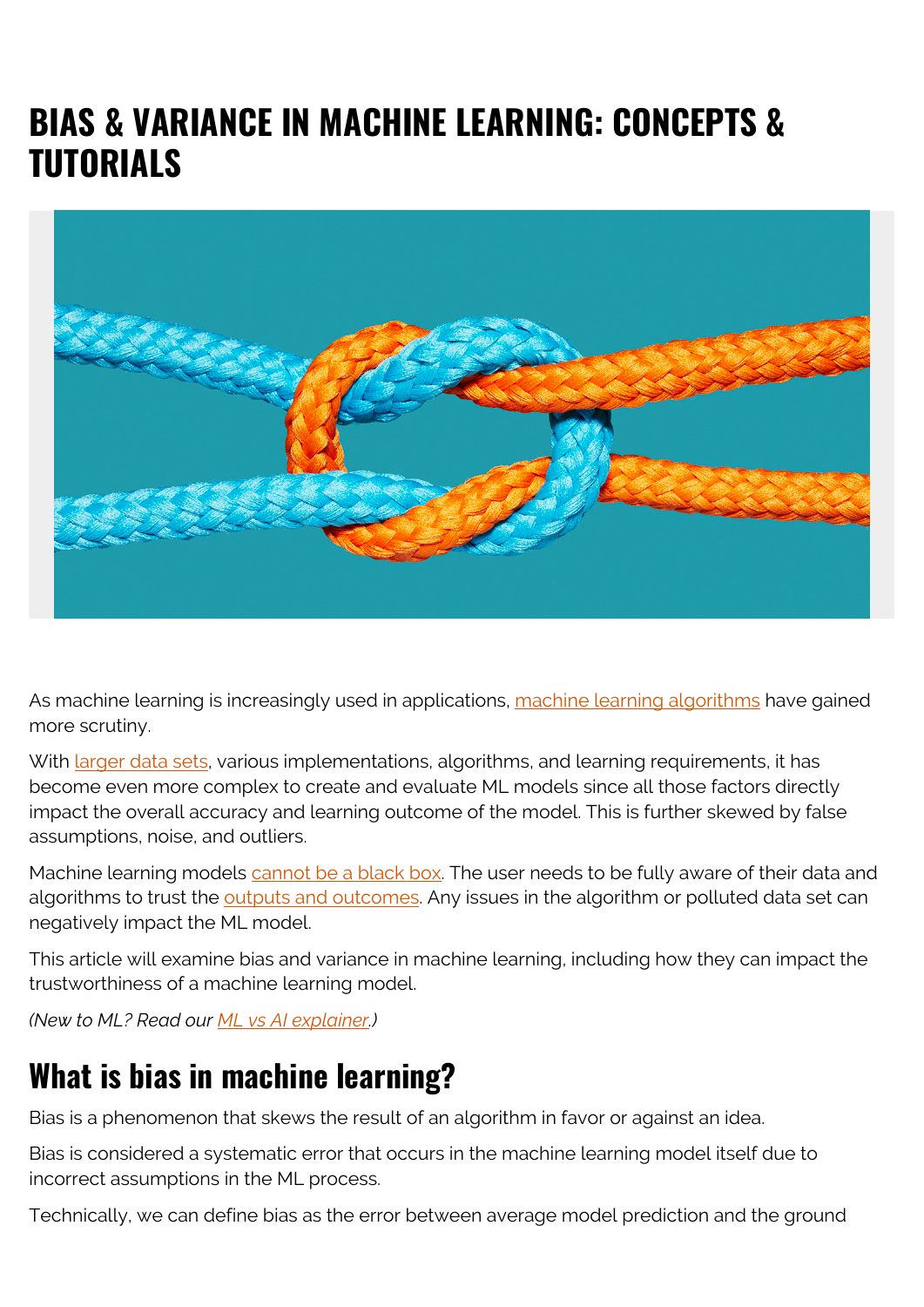truth. Moreover, it describes how well the model matches the training data set:

- A model with a higher bias would not match the data set closely.
- A low bias model will closely match the training data set.

Characteristics of a high bias model include:

- Failure to capture proper data trends
- Potential towards underfitting
- More generalized/overly simplified
- High error rate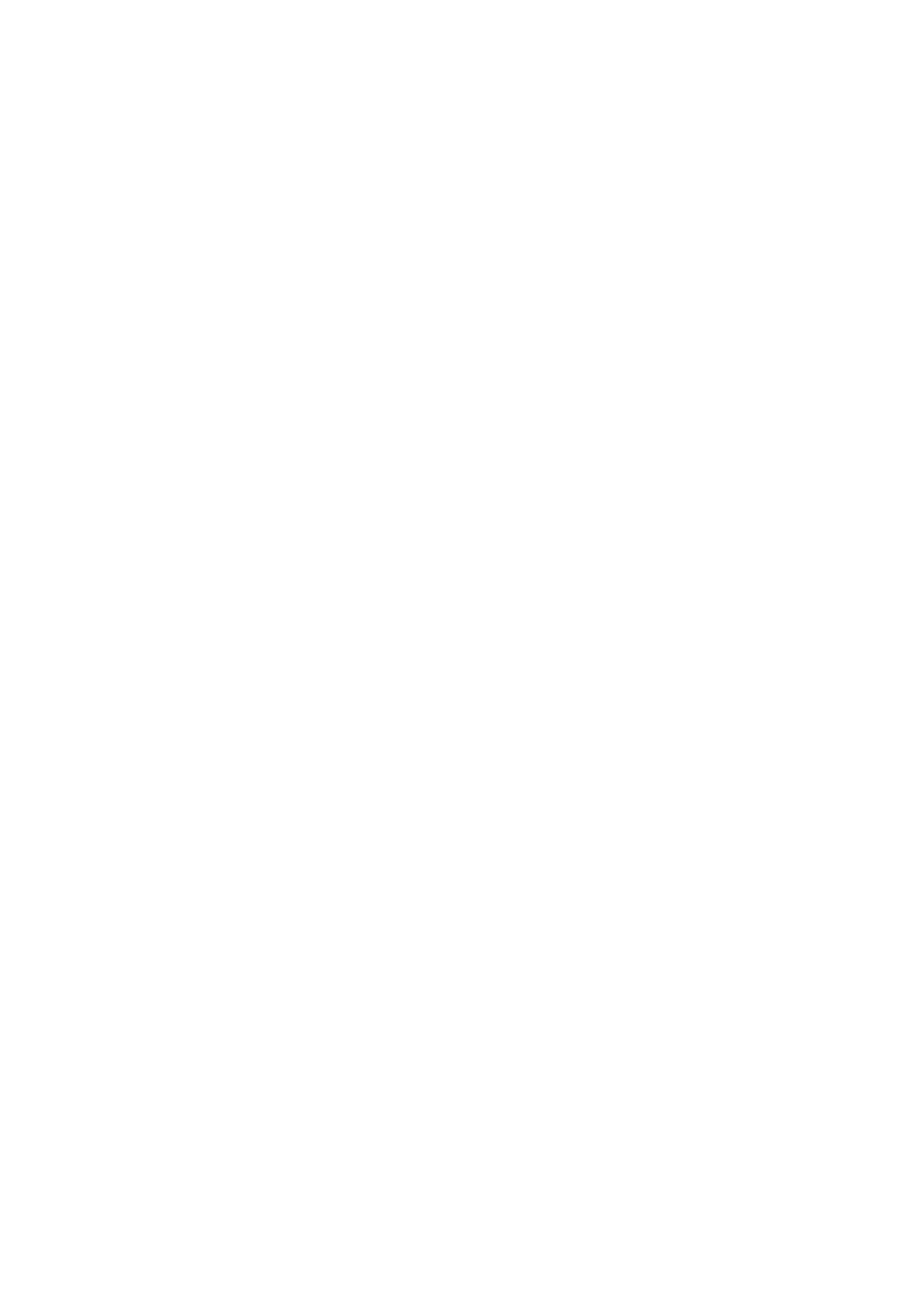# $8$  bmc



# **What is variance in machine learning?**

Variance refers to the changes in the model when using different portions of the training data set.

Simply stated, variance is the variability in the model prediction—how much the ML function can adjust depending on the given data set. Variance comes from highly complex models with a large number of features.

- Models with high bias will have low variance.
- Models with high variance will have a low bias.

All these contribute to the flexibility of the model. For instance, a model that does not match a data set with a high bias will create an inflexible model with a low variance that results in a suboptimal machine learning model.

Characteristics of a high variance model include:

- Noise in the data set
- Potential towards overfitting
- Complex models
- Trying to put all data points as close as possible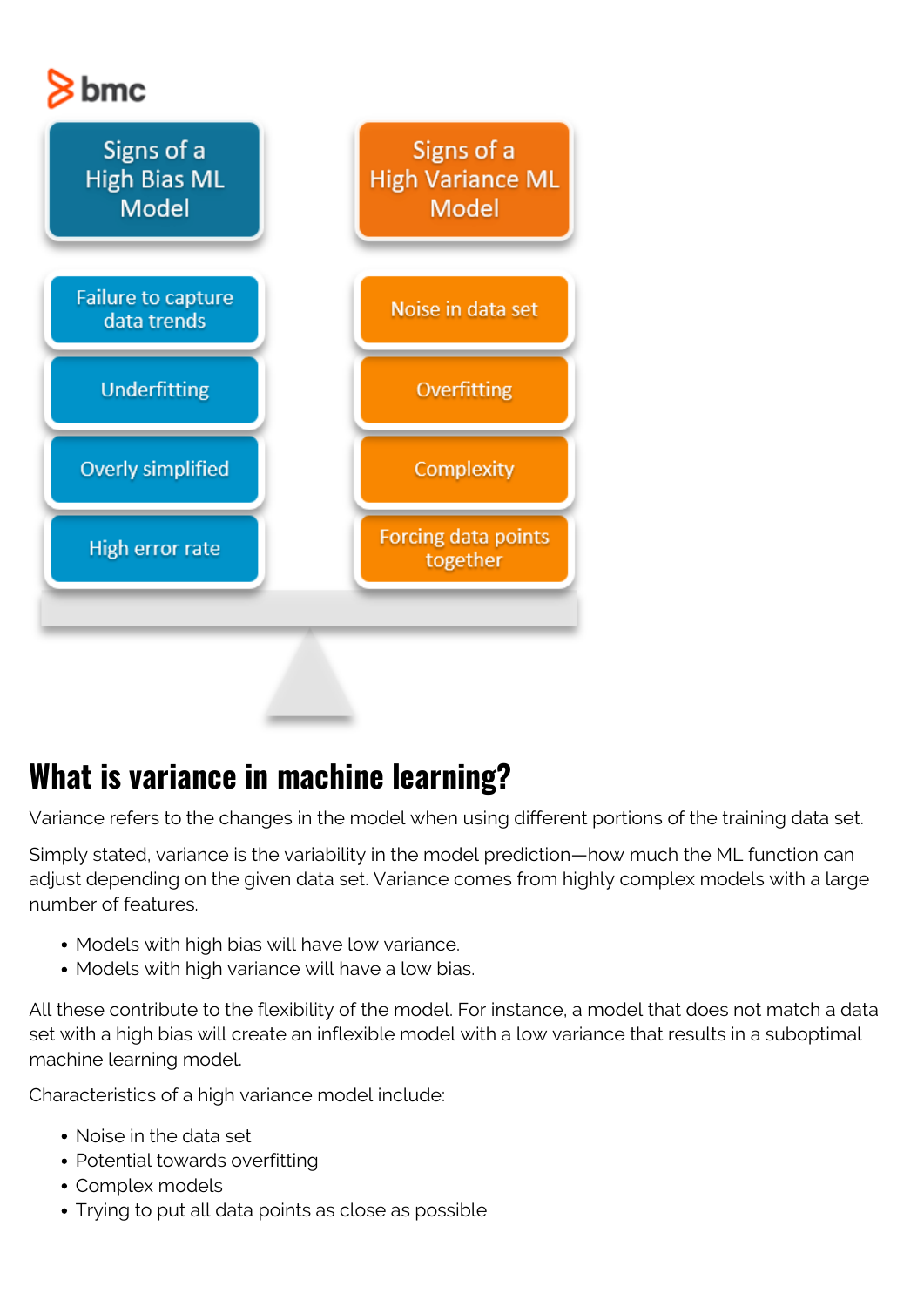# **Underfitting & overfitting**

The terms underfitting and overfitting refer to how the model fails to match the data. The fitting of a model directly correlates to whether it will return accurate predictions from a given data set.

- **Underfitting** occurs when the model is unable to match the input data to the target data. This happens when the model is not complex enough to match all the available data and performs poorly with the training dataset.
- **Overfitting** relates to instances where the model tries to match non-existent data. This occurs when dealing with highly complex models where the model will match almost all the given data points and perform well in training datasets. However, the model would not be able to generalize the data point in the test data set to predict the outcome accurately.

#### **Bias vs variance: A trade-off**

Bias and variance are inversely connected. It is impossible to have an ML model with a low bias and a low variance.

When a [data engineer](https://blogs.bmc.com/blogs/data-engineer-vs-data-scientist/) modifies the ML algorithm to better fit a given data set, it will lead to low bias—but it will increase variance. This way, the model will fit with the data set while increasing the chances of inaccurate predictions.

The same applies when creating a low variance model with a higher bias. While it will reduce the risk of inaccurate predictions, the model will not properly match the data set.

It's a delicate balance between these bias and variance. Importantly, however, having a higher variance does not indicate a bad ML algorithm. Machine learning algorithms should be able to handle some variance.

We can tackle the trade-off in multiple ways…

**Increasing the complexity of the model** to count for bias and variance, thus decreasing the overall bias while increasing the variance to an acceptable level. This aligns the model with the training dataset without incurring significant variance errors.

**Increasing the training data set** can also help to balance this trade-off, to some extent. This is the preferred method when dealing with overfitting models. Furthermore, this allows users to increase the complexity without variance errors that pollute the model as with a large data set.

A large data set offers more data points for the algorithm to generalize data easily. However, the major issue with increasing the trading data set is that underfitting or low bias models are not that sensitive to the training data set. Therefore, increasing data is the preferred solution when it comes to dealing with high variance and high bias models.

This table lists common algorithms and their expected behavior regarding bias and variance:

| Algorithm                                 | <b>Bias</b> | <b>Variance</b>                                                            |
|-------------------------------------------|-------------|----------------------------------------------------------------------------|
| Linear Regression High Bias Less Variance |             |                                                                            |
| <b>Decision Tree</b>                      |             | Low Bias High Variance                                                     |
| <b>Bagging</b>                            |             | Low Bias High Variance (Less than Decision Tree)                           |
|                                           |             | Random Forest Low Bias High Variance (Less than Decision Tree and Bagging) |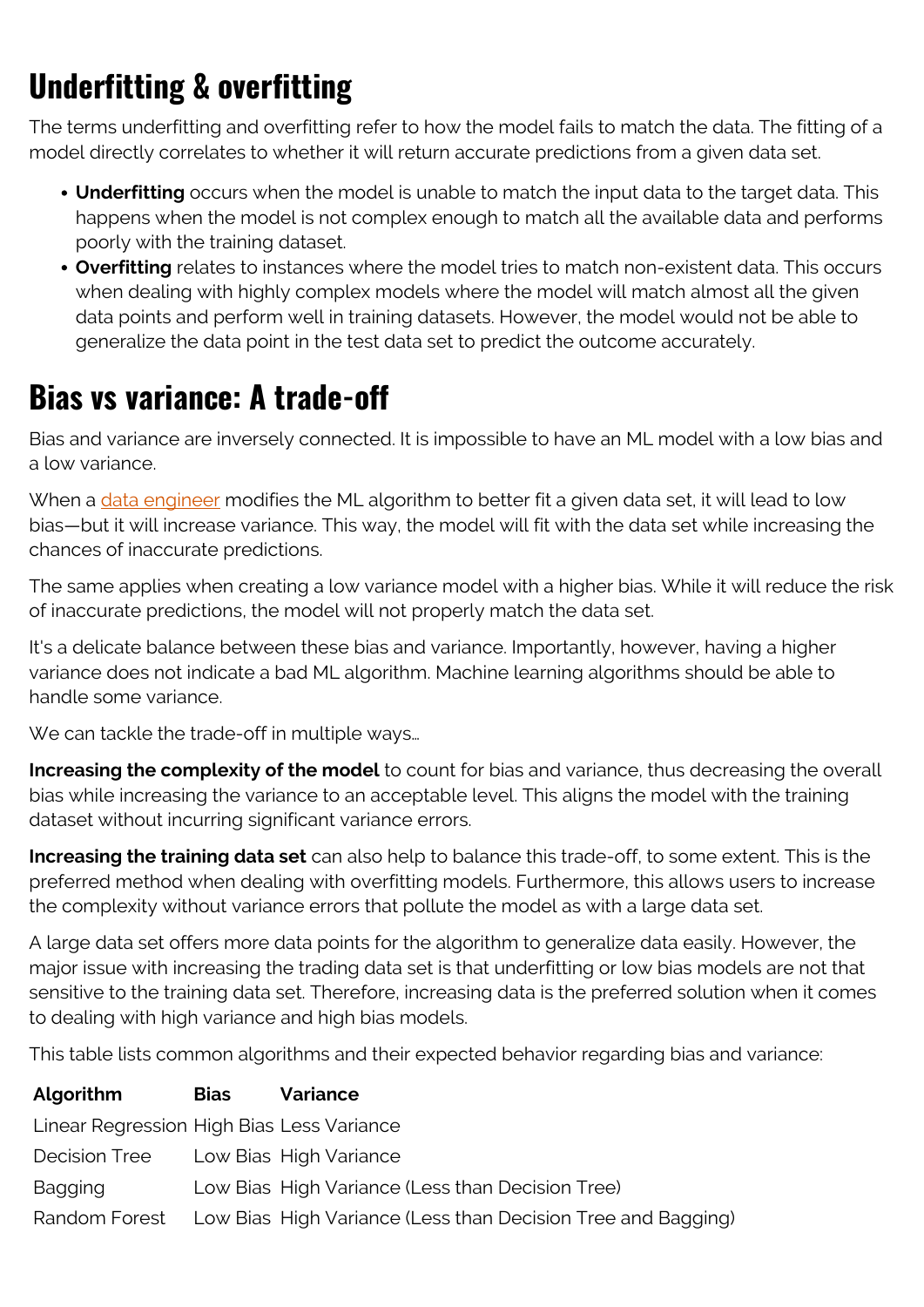### **Bias & variance calculation example**

Let's put these concepts into practice—we'll calculate bias and variance using [Python](https://blogs.bmc.com/blogs/python-tooling/).

The simplest way to do this would be to use a library called mixtend (machine learning extension), which is targeted for data science tasks. This library offers a function called [bias\\_variance\\_decomp](http://rasbt.github.io/mlxtend/user_guide/evaluate/bias_variance_decomp/) that we can use to calculate bias and variance.

We will be using the Iris data dataset included in mixtend as the base data set and carry out the bias\_variance\_decomp using two algorithms: Decision Tree and Bagging.

#### **Decision tree example**

```
from mlxtend.evaluate import bias variance decomp
from sklearn.tree import DecisionTreeClassifier
from mlxtend.data import iris_data
from sklearn.model selection import train test split
# Get Data Set
X, y = iris data()X train ds, X test ds, y train ds, y test ds = train test split(X, y,
                                                     test size=0.3,
                                                      random_state=123,
                                                      shuffle=True,
                                                      stratify=y)
# Define Algorithm
tree = DecisionTreeClassifier(random_state=123)
# Get Bias and Variance - bias_variance_decomp function
avg expected loss, avg bias, avg var = bias variance decomp(
         tree, X_train_ds, y_train_ds, X_test_ds, y_test_ds,
        loss='0-1 loss',
        random seed=123,
         num_rounds=1000)
# Display Bias and Variance
print(f'Average Expected Loss: {round(avg_expected_loss, 4)}n')
print(f'Average Bias: {round(avg bias, 4)}')
print(f'Average Variance: {round(avg_var, 4)}')
Result:
```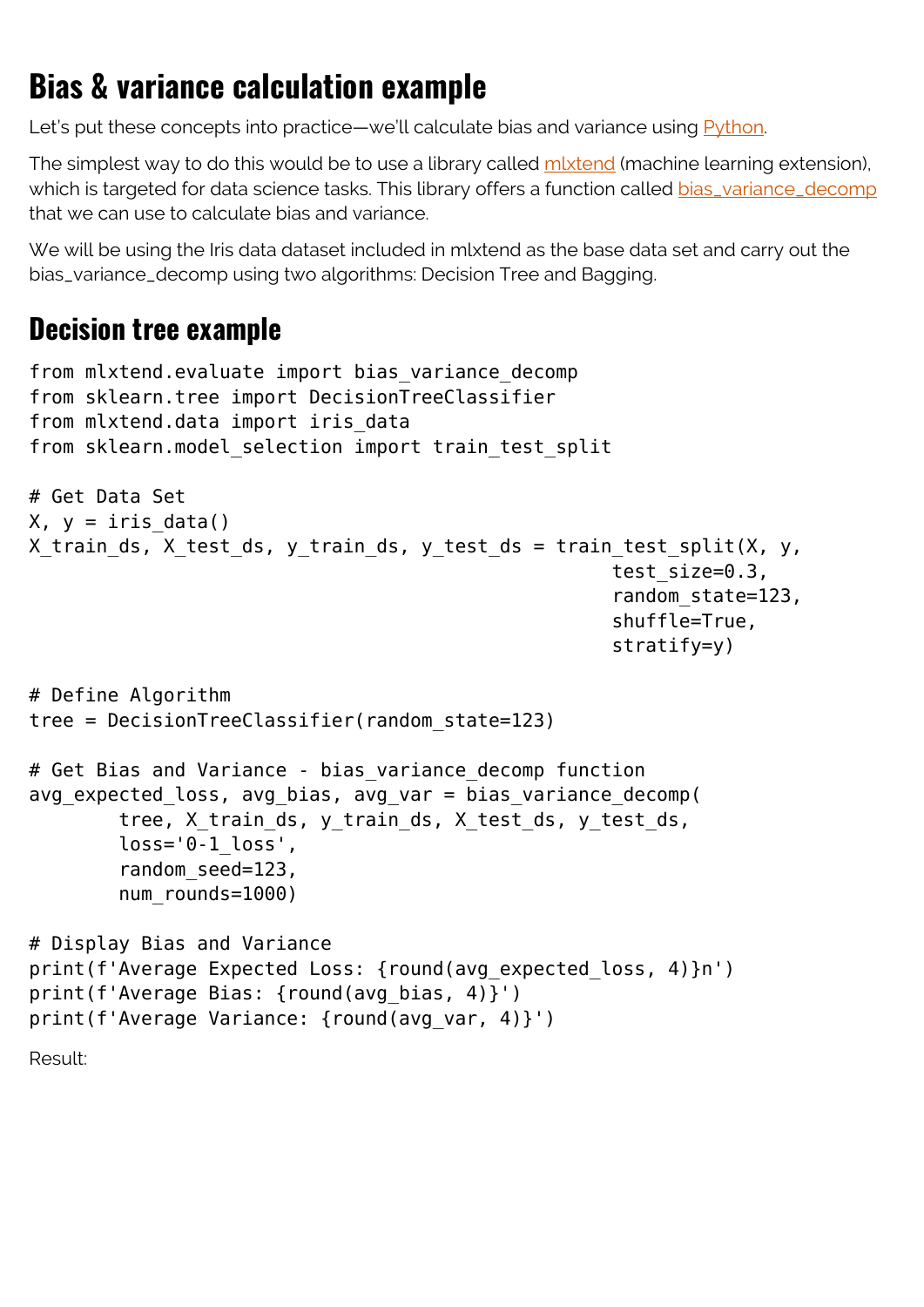```
In [6]: from mlxtend.evaluate import bias variance decomp
        from sklearn.tree import DecisionTreeClassifier
        from mlxtend.data import iris data
        from sklearn.model selection import train test split
        # Get Data Set
        X, y = iris data()X train ds, X test ds, y train ds, y test ds = train test split(X, y,
                                                             test size=0.3,
                                                             random state=123,
                                                             shuffle=True,
                                                             stratify=y)# Define Algorithm
        tree = DecisionTreeClassifier(random_state=123)
        # Get Bias and Variance - bias variance decomp function
        avg expected loss, avg bias, avg var = bias variance decomp(
                tree, X train ds, y train ds, X test ds, y test ds,
                loss='0-1 loss',random_seed=123,
                num rounds=1000)
        # Display Bias and Variance
        print(f'Average Expected Loss: {round(avg expected loss, 4)}\n')
        print(f'Average Bias: {round(avg bias, 4)}')
        print(f'Average Variance: {round(avg var, 4)}')
        Average Expected Loss: 0.0607
```
Average Bias: 0.0222 Average Variance: 0.0393

#### **Bagging example**

```
from mlxtend.evaluate import bias variance decomp
from sklearn.tree import DecisionTreeClassifier
from mlxtend.data import iris data
from sklearn.model selection import train test split
from sklearn.ensemble import BaggingClassifier
# Get Data Set
X, y = \text{iris data}()X_train_ds, X_test_ds, y_train_ds, y_test_ds = train_test_split(X, y,
                                                       test_size=0.3,
                                                       random_state=123,
                                                       shuffle=True,
                                                       stratify=y)
# Define Algorithm
tree = DecisionTreeClassifier(random_state=123)
```

```
bag = BaggingClassifier(base estimator=tree,
```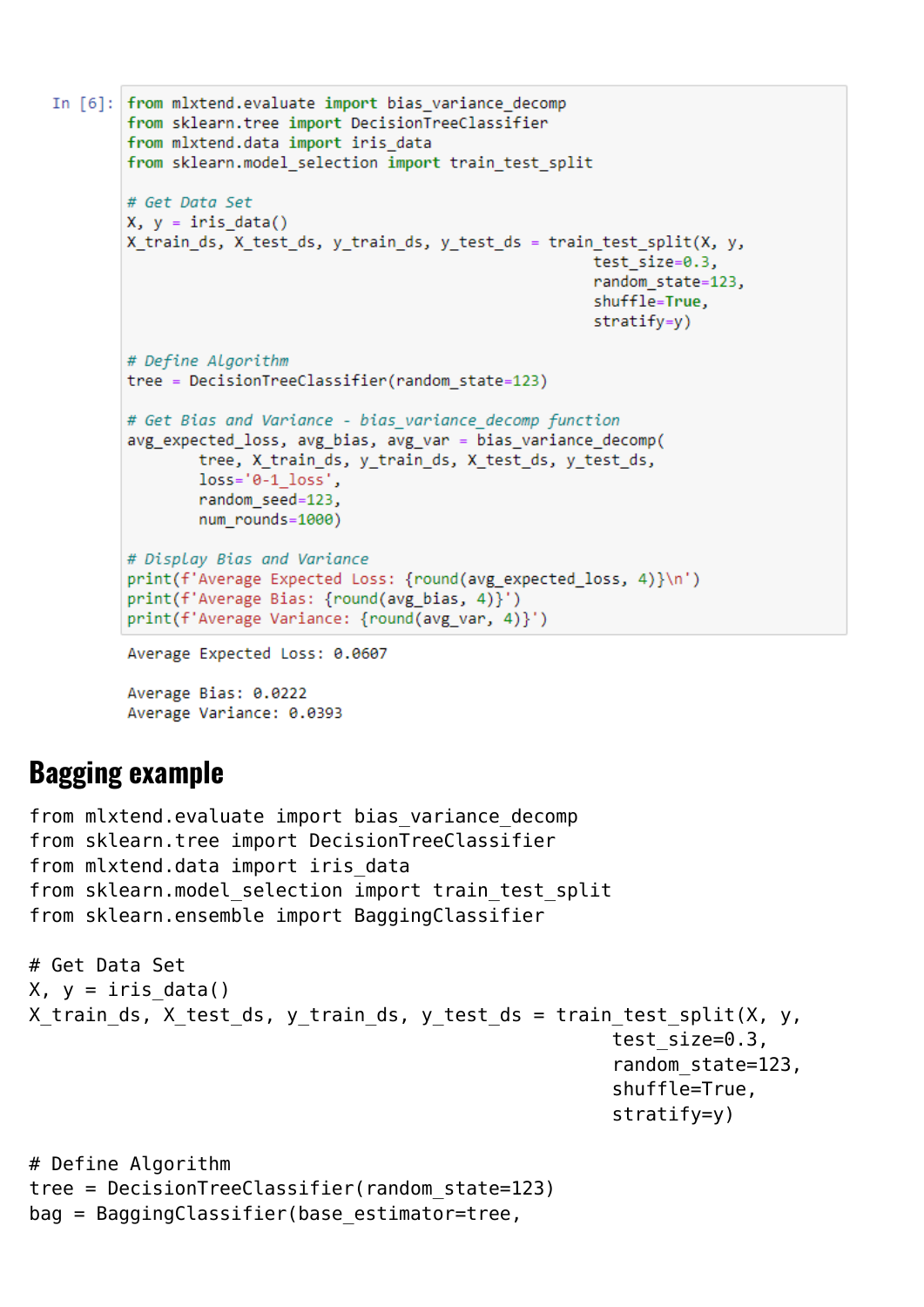```
 n_estimators=100,
                          random_state=123)
# Get Bias and Variance - bias variance decomp function
avg expected loss, avg bias, avg var = bias variance decomp(
        bag, X train ds, y train ds, X test ds, y test ds,
        loss='0-1 loss',
         random_seed=123,
        num rounds=1000)
# Display Bias and Variance
print(f'Average Expected Loss: {round(avg expected loss, 4)}n')
print(f'Average Bias: {round(avg_bias, 4)}')
print(f'Average Variance: {round(avg var, 4)}')
Result:
 In [5]: from mlxtend.evaluate import bias variance decomp
        from sklearn.tree import DecisionTreeClassifier
```

```
from mlxtend.data import iris data
from sklearn.model selection import train test split
from sklearn.ensemble import BaggingClassifier
# Get Data Set
X, y = iris data()X_train_ds, X_test_ds, y_train_ds, y_test_ds = train_test_split(X, y,
                                                    test size=0.3,
                                                    random state=123,
                                                    shuffle=True,
                                                    stratify=y)# Define Algorithm
tree = DecisionTreeClassifier(random_state=123)
bag = BaggingClassifier(base_estimator=tree,
                        n estimators=100,
                        random state=123)
# Get Bias and Variance - bias variance decomp function
avg_expected_loss, avg_bias, avg_var = bias_variance_decomp(
        bag, X_train_ds, y_train_ds, X_test_ds, y_test_ds,
        loss='0-1 loss',random_seed=123,
        num rounds=1000)
# Display Bias and Variance
print(f'Average Expected Loss: {round(avg_expected_loss, 4)}\n')
print(f'Average Bias: {round(avg_bias, 4)}')
print(f'Average Variance: {round(avg_var, 4)}')
Average Expected Loss: 0.0459
```
Average Bias: 0.0222 Average Variance: 0.024

of the above functions will run 1,000 rounds (num\_rounds=1000) before calculating the average bias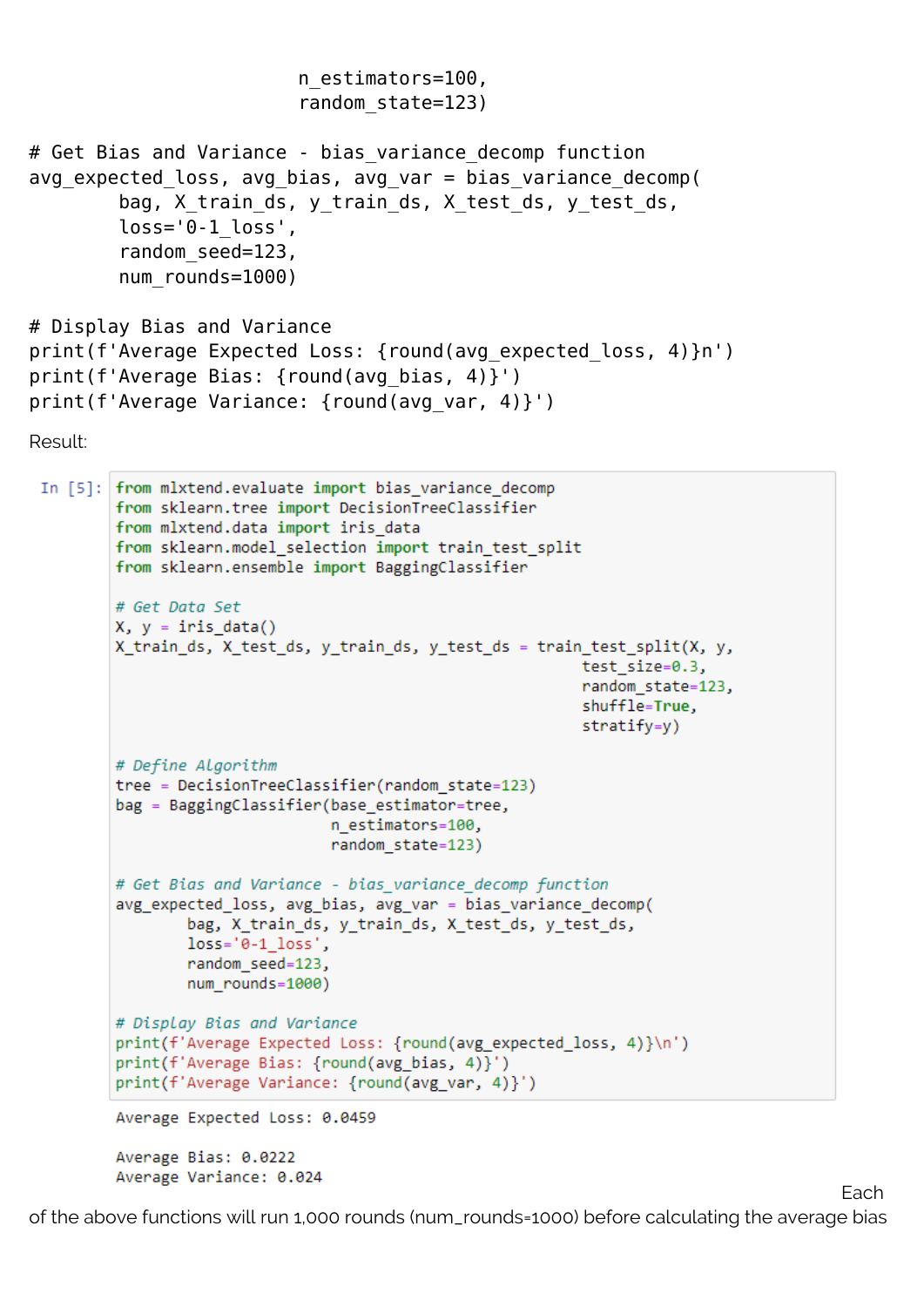and variance values. There, we can reduce the variance without affecting bias using a bagging classifier. The higher the algorithm complexity, the lesser variance.

In the following example, we will have a look at three different linear regression models—leastsquares, ridge, and lasso—using [sklearn](https://scikit-learn.org) library. Since they are all linear regression algorithms, their main difference would be the coefficient value.

We can see those different algorithms lead to different outcomes in the ML process (bias and variance).

```
from sklearn import linear model
import numpy as np
from sklearn.metrics import mean_squared_error
def calculate bias variance(xTest, ytest, model):
    ar = np.array(,,],,,]])
    y = arx = arif model == 1:
        reg = linear model.LinearRegression()reg.fit(x,y) print(f'nLeast Square Coefficients: {reg.coef_}')
    if model == 2:
        reg = linear model.Ridge (alpha = 0.1)
        reg.fit(x,y) print(f'nRidged Coefficients: {reg.coef_}')
    if model == 3:
        reg = linear model.Lasso(alpha = 0.1)
        reg.fit(x,y) print(f'nLasso Coefficients: {reg.coef_}')
    preds = req.predict(xTest)er = 11 for i in range(len(ytest)):
         print( "Actual=", ytest, " Preds=", preds)
        x = (ytest - preds) **2 er.append(x)
    variance_value = np.var(er)print (f"Variance {round(variance value, 2)}")
    print(f"Bias: {round(mean squared error(ytest,preds), 2)}")
dateset a = np.array(,,])
dateset b = np.array(,,])
# Least Square Coefficients
calculate_bias_variance(dateset_a,dateset_b, 1)
```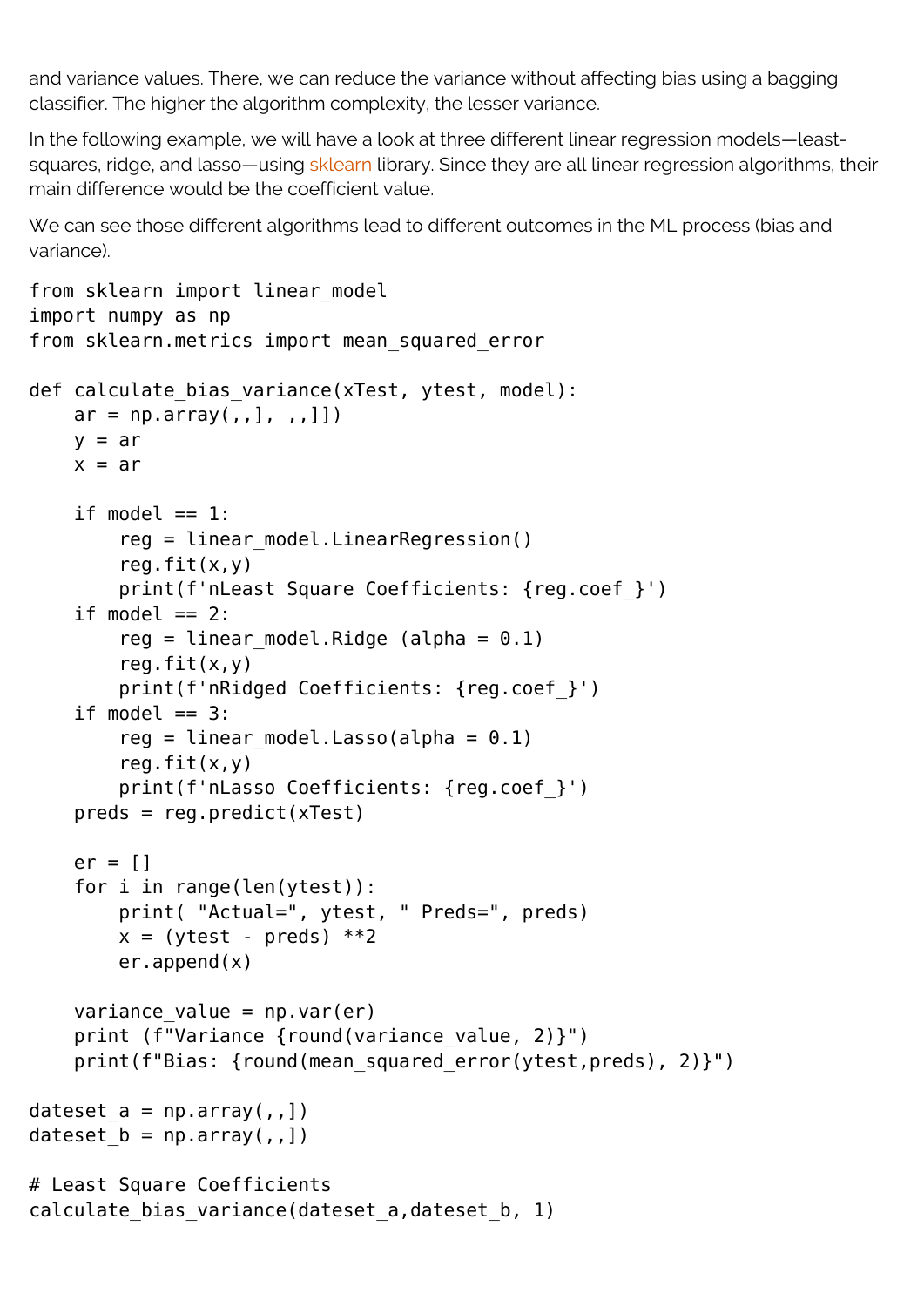```
# Ridged Coefficients
calculate_bias_variance(dateset_a,dateset_b, 2)
# Lasso Coefficients
calculate_bias_variance(dateset_a,dateset_b, 3)
```
Result: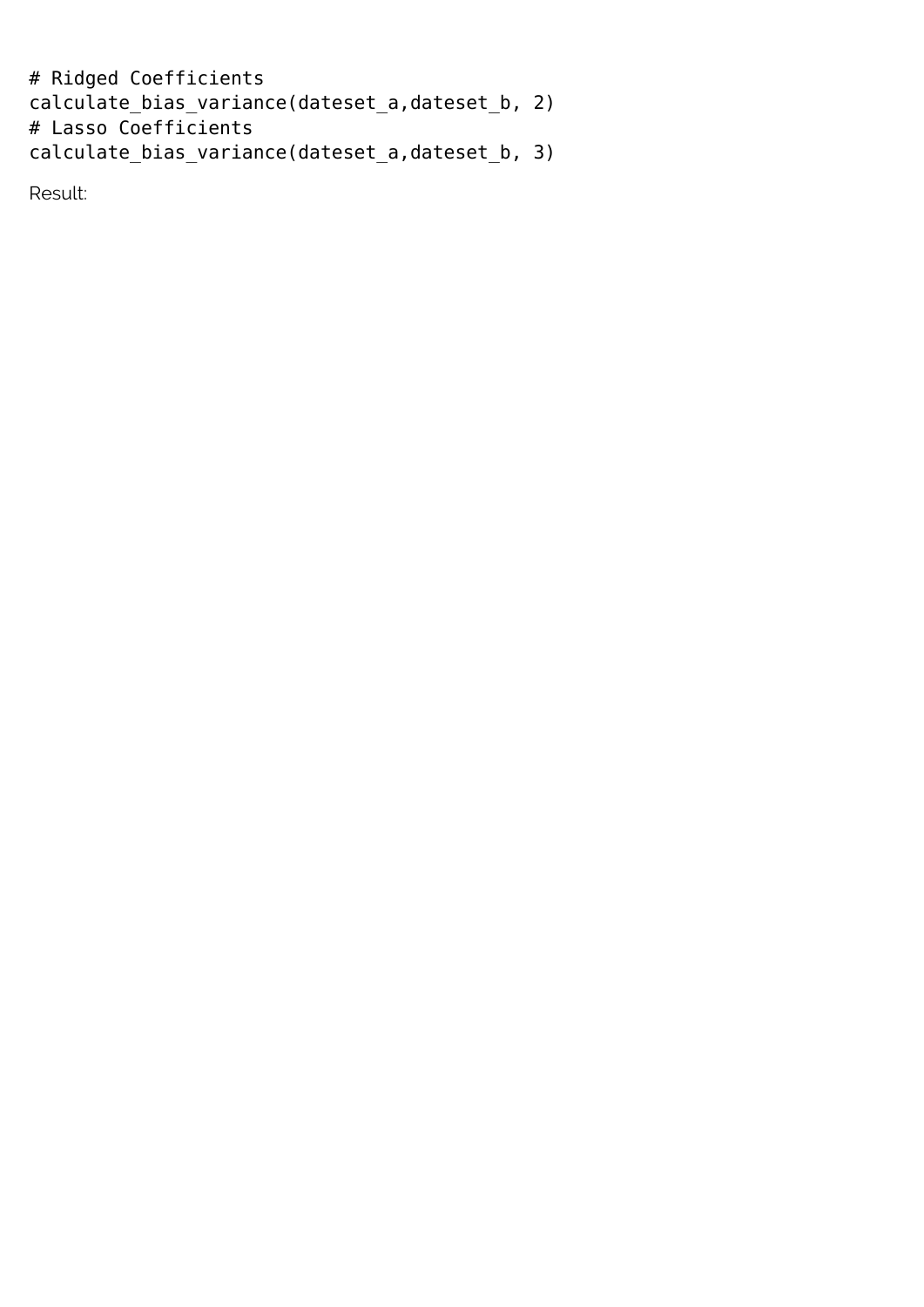```
from sklearn import linear model
 import numpy as np
 from sklearn.metrics import mean squared error
 def calculate_bias_variance(xTest, ytest, model):
    ar = np.array([[1],[2],[3]], [[2],[4],[6]])
    y = ar[1, 1]x = ar[0, 1]if model == 1:
         reg = linear_model.LinearRegression()
         reg.fit(x,y)print(f'\nLeast Square Coefficients: {reg.coef }')
     if model == 2:
         reg = linear_model.Ridge (alpha = 0.1)reg.fit(x,y)print(f'\nRidged Coefficients: {reg.coef_}')
     if model == 3:reg = linear model.Lasso(alpha = 0.1)reg.fit(x,y)print(f'\nLasso Coefficients: {reg.coef_}')
    preds = reg.predict(xTest)er = []for i in range(len(ytest)):
         print( "Actual=", ytest[i], " Preds=", preds[i])
         x = (ytest[i] - preds[i]) **2er.append(x)variance_value = np-var(er)print (f"Variance {round(variance_value, 2)}")
     print(f"Bias: {round(mean squared error(ytest, preds), 2)}")
 dateset a = np.array([[4], [5], [6]])dateset_b = np.array([8.8],[14],[17]])# Least Square Coefficients
 calculate_bias_variance(dateset_a,dateset_b, 1)
 # Ridged Coefficients
 calculate_bias_variance(dateset_a,dateset_b, 2)
 # Lasso Coefficients
calculate bias_variance(dateset_a,dateset_b, 3)
Least Square Coefficients: [[2.]]
Actual= [8.8] Preds= [8.]Actual= [14.] Preds= [10.]
Actual= [17.] Preds= [12.]
Variance 101.15
Bias: 13.88
Ridged Coefficients: [[1.9047619]]
Actual= [8.8] Preds= [7.80952381]
Actual= [14.] Preds= [9.71428571]<br>Actual= [17.] Preds= [11.61904762]
Variance 132.99
Bias: 16.1
Lasso Coefficients: [1.85]
Actual= [8.8] Preds= 7.7
Actual= [14.] Preds= 9.55
Actual= [17.] Preds= 11.400000000000002
Variance 154.25
Bias: 17.46
```